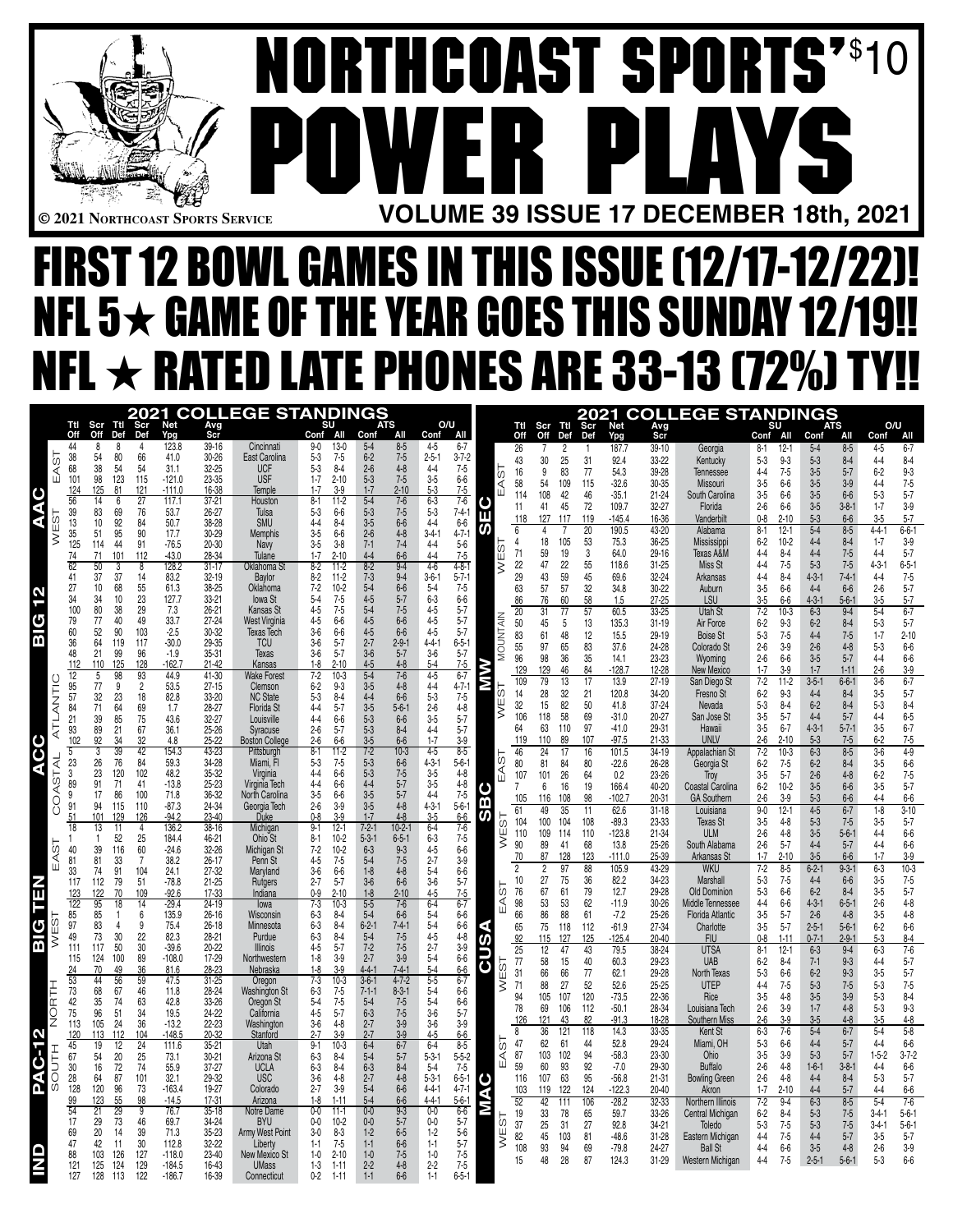#### BAHAMAS BOWL

| Friday, December 17, 2021 • 12:00 pm ESPN • Thomas Robinson Stadium • Nassau, Bahamas |             |      |               |      |                               |             |
|---------------------------------------------------------------------------------------|-------------|------|---------------|------|-------------------------------|-------------|
| <b>TOLEDO (7-5)</b>                                                                   |             |      |               |      | <b>MIDDLE TENNESSEE (6-6)</b> |             |
|                                                                                       | <b>RUSH</b> | PASS | <b>POINTS</b> | TO's | <b>SP TEAMS</b>               | <b>SKED</b> |
| <b>TOLEDO</b>                                                                         | 166         | 252  | 33            | +10  |                               | #128        |

**MIDDLE TENNESSEE 123 185 19 +11 - #119** First meeting. UT returns to a bowl for the first time since '18. HC Candle is actually 0-3 SU/ ATS in bowls despite being td favorites in their last 2. MT also plays in their first bowl s/'18. HC Stockstill is just 2-6 SU/ATS in bowls. UT has an edge in all 3 phases and MT is just 1-5 SU/ATS vs Bwol Teams. PP has a slight lean on the favored Rockets but it's too close for our comfort.

**NO PLAY: TOLEDO 33 MIDDLE TENNESSEE 19** 

#### CURE BOWL

| Friday, December 17, 2021 • 6:00 pm ESPN2 • Camping World Stadium • Orlando, FL |      |             |               |                                |          |             |
|---------------------------------------------------------------------------------|------|-------------|---------------|--------------------------------|----------|-------------|
| <b>COASTAL CAROLINA (10-2)</b>                                                  |      |             |               | <b>NORTHERN ILLINOIS (9-4)</b> |          |             |
|                                                                                 | RUSH | <b>PASS</b> | <b>POINTS</b> | TO's                           | SP TFAMS | <b>SKED</b> |
| <b>COASTAL CAROLINA</b>                                                         | 264  | 223         | 35            | -6                             | vv       | #129        |

**NORTHERN ILLINOIS 181 176 25 -5 - #92** First mtg. This is NIU's 12th bowl gm s/'06 but are just 2-9 SU/ATS & this is their first bowl under HC Hammock. CC is in this bowl for a 2nd straight ssn under HC Chadwell. In that gm LY CC (-7) had their perfect ssn spoiled when they lost 37-34 in OT to Liberty. PP calls for CC to win by 10 pts & outgain NIU by 130 yds. We agree that CC wins by DD but this proj'd final is right at the line.

**NO PLAY: COASTAL CAROLINA 35 NORTHERN ILLINOIS 25**

#### BOCA RATON BOWL

| Saturday, December 18, 2021 • 11:00 am ESPN • FAU Stadium • Boca Raton, FL                            |             |             |               |      |                 |             |  |  |  |
|-------------------------------------------------------------------------------------------------------|-------------|-------------|---------------|------|-----------------|-------------|--|--|--|
| <b>APPALACHIAN STATE (10-3)</b><br><b>WESTERN KENTUCKY (8-5)</b>                                      |             |             |               |      |                 |             |  |  |  |
|                                                                                                       | <b>RUSH</b> | <b>PASS</b> | <b>POINTS</b> | TO's | <b>SP TEAMS</b> | <b>SKED</b> |  |  |  |
| <b>APPALACHIAN ST</b>                                                                                 | 192         | 243         | 33            | -1   |                 | #90         |  |  |  |
| <b>WESTERN KENTUCKY</b>                                                                               | 37          | 390         | 31            | +8   |                 | #107        |  |  |  |
| First mtg as FBS foes, but 6th mtg overall. Their last mtg was in the '00 FCS playoffs where App      |             |             |               |      |                 |             |  |  |  |
| won 17-14. This is App's 7th straight bowl (6-0 SU/4-2 ATS) & this is HC Clark's 3rd bowl (2-0 SU/1-1 |             |             |               |      |                 |             |  |  |  |
| ATS). WKU HC Helton has gotten to a bowl all 3 ssns (1-1 SU/0-2 ATS) as they lost to Georgia St LY    |             |             |               |      |                 |             |  |  |  |
|                                                                                                       |             |             |               |      |                 |             |  |  |  |

39-21. PP calls for a 2-pt win for App St & the yds are nearly even. App St has a strong pass D and we think they get a close win over WKU, but again, this proj'd final is right near the current Vegas line. **NO PLAY: APPALACHIAN ST 33 WESTERN KENTUCKY 31**

#### NEW MEXICO BOWL

|                   | Saturday, December 18, 2021 • 2:15 pm ESPN • Dreamstyle Stadium • Albuquerque, NM                 |             |               |      |                           |      |
|-------------------|---------------------------------------------------------------------------------------------------|-------------|---------------|------|---------------------------|------|
| <b>UTEP (7-5)</b> |                                                                                                   |             |               |      | <b>FRESNO STATE (9-3)</b> |      |
|                   | <b>RUSH</b>                                                                                       | <b>PASS</b> | <b>POINTS</b> | TO's | <b>SP TEAMS</b>           | SKED |
| <b>UTFP</b>       | 120                                                                                               | 262         | 20            | -8   |                           | #125 |
| <b>FRESNO ST</b>  | 150                                                                                               | 292         | 35            |      | ンンノ                       | #95  |
|                   | 13th mtg, but have not met since '04. FSt is 2-0 SU/ATS in their L/2 bowls, but are in a bowl for |             |               |      |                           |      |

 13th mtg, but have not met since '04. FSt is 2-0 SU/ATS in their L/2 bowls, but are in a bowl for the first time s/'18. FSt HC DeBoer left for Wash so they have an interim HC here, but did hire former HC Tedford. UTEP is in their first bowl s/'14 (lost 21-6 to Utah St). Despite PP calling for a 14-pt win for Fresno, they are only proj'd to be +60 yds, but they do have a solid ST edge. UTEP lost all 3 gms vs teams above .500 by 26 ppg & we agree with PP and think Fresno covers.  **1**H **FRESNO ST 35 UTEP 20**

#### **INDEPENDENCE BOW**

Saturday, December 18, 2021 • 3:30 pm ABC • Independence Stadium • Shreveport, LA<br>BYU (10-<br>BYU (10-**UAB (8-4) BYU (10-2)**

|                                                                                                        | rush | <b>PASS</b> | <b>POINTS</b> | TO's | <b>SP TEAMS</b> | <b>SKED</b> |
|--------------------------------------------------------------------------------------------------------|------|-------------|---------------|------|-----------------|-------------|
| UAB                                                                                                    | 182  | 178         | 30            | +3   | ٠               | #80         |
| BYU                                                                                                    | 125  | 278         | 33            |      | ٠               | #42         |
| Final modeling and both and moling that the final life to the Indianapolance David DVI I is in a based |      |             |               |      |                 |             |

 First meeting and both are making their first trip to the Independence Bowl. BYU is in a bowl for the 4th straight year which earned HC Sitake an extension. Sitake is 3-1 SU/2-2 ATS in bowls. HC Clark has UAB in their 4th bowl in 5Y and are 1-2 SU/2-1 ATS. BYU has played the tougher schedule but UAB will have a big crowd edge. PP calls for UAB to stay within a fg, only getting outgained 402-359. The Blazers have covered 4 of their L/5 as dogs so we agree with the forecast and will gladly take Bill Clark's squad getting a touchdown. **3**H **UAB 30 (+) BYU 33**

#### LENDING TREE BOWL

| Saturday, December 18, 2021 • 5:45 pm ESPN • Ladd-Peebles Stadium • Mobile, AL |             |      |               |      |                 |              |  |  |  |  |
|--------------------------------------------------------------------------------|-------------|------|---------------|------|-----------------|--------------|--|--|--|--|
| <b>EASTERN MICHIGAN (7-5)</b>                                                  |             |      |               |      | $LIBERTY (7-5)$ |              |  |  |  |  |
|                                                                                | <b>RUSH</b> | PASS | <b>POINTS</b> | TO's | SP TFAMS        | <b>SKED</b>  |  |  |  |  |
| <b>EASTERN MICHIGAN</b>                                                        | 86          | 257  | 27            | +3   | ✔               | #114<br>#117 |  |  |  |  |
| <b>LIBERTY</b>                                                                 | 197         | 264  | 26            | -6   | ۰               |              |  |  |  |  |

 These two meet for the first time since 1989. The MAC representative has lost their last 5 trips to this bowl but PP calls for that streak to end with EM pulling off an outright upset. This is EM's 4th bowl under HC Creighton and while they are 0-3 SU, those losses have come by a comb'd 10 pts (3-0 ATS). Creighton is 30-9 as a dog since 2016 and has kept each of his previous 3 bowl games close so we definitely agree with the forecast. **4.5**H **EASTERN MICHIGAN 27 LIBERTY 26**

#### IMMY KIMMEL LA BOW

Saturday, December 18, 2021 • 7:30 pm ABC • Sofi Stadium • Inglewood, CA<br>OREGON STATE (7-5) UTAH STATE (10-3)

**OREGON STATE (7-5)**<br>
Automig. OSU is 3-0 vs USU (last mtg '98). USU is in a bowl for the 9th time in 11Y. HC Anderson got to 6 bowls at Ark St (2-4 SU/ATS) while this is OSU's first trip to a bowl since the Hawaii Bowl in '13. USU went 5-2 ATS TY as a dog & beat Wash St while OSU lost to the Cougs. While we see OSU coming away with the win, the MW champs will put up a fight & keep this gm close. **2**H **UTAH ST 30 (+) OREGON ST 33**

### NEW ORLEANS BOWL

| Saturday, December 18, 2021 • 9:15 pm ESPN • Caesars Superdome • New Orleans, LA                       |             |             |               |      |                  |             |  |  |  |  |
|--------------------------------------------------------------------------------------------------------|-------------|-------------|---------------|------|------------------|-------------|--|--|--|--|
| <b>MARSHALL (7-5)</b>                                                                                  |             |             |               |      | LOUISIANA (12-1) |             |  |  |  |  |
|                                                                                                        | <b>RUSH</b> | <b>PASS</b> | <b>POINTS</b> | TO's | <b>SPTEAMS</b>   | <b>SKED</b> |  |  |  |  |
| <b>MARSHALL</b>                                                                                        | 116         | 202         | 16            | -5   |                  | #116        |  |  |  |  |
| <b>LOUISIANA</b>                                                                                       | 231         | 183         | 28            | +13  | ୰୰               | #108        |  |  |  |  |
| First mtg against future SBC foes. Marshall's first trip to the New Orleans Bowl. Louisiana is playing |             |             |               |      |                  |             |  |  |  |  |

their first game w/o HC Napier with OC Desormeaux taking over. LA last ply'd here in '14 and are 4-1 SU/ATS here. PP calls for Marshall to put up just 16 points and isn't even taking QB Wells injury (?) into account. With the Total at 55 points, and the Herd possibly facing a tough D without their starting QB we agree with the total point projection and will take the Under! **4**H **UNDER 55 LOUISIANA 28 MARSHALL 16**

#### IYRTLE BEACH BOV

**Monday, December 20, 2021 • 2:30 pm ESPN • Brooks Stadium • Conway, SC**

| <b>TULA (6-6)</b>                                                                               |             |             |               |      | <b>OLD DOMINION (6-6)</b> |             |
|-------------------------------------------------------------------------------------------------|-------------|-------------|---------------|------|---------------------------|-------------|
|                                                                                                 | <b>RUSH</b> | <b>PASS</b> | <b>POINTS</b> | TO's | SP TFAMS                  | <b>SKED</b> |
| TULSA                                                                                           | 205         | 256         | 29            | -8   | -                         | #68         |
| <b>OLD DOMINION</b>                                                                             | 110         | 222         | 21            | -5   | ンノノノ                      | #124        |
| First mtg. This is just the 2nd Myrtle Beach Bowl. HC Rahne could be CUSA COY after getting ODU |             |             |               |      |                           |             |

 First mtg. This is just the 2nd Myrtle Beach Bowl. HC Rahne could be CUSA COY after getting ODU to their 2nd all-time bowl despite not playing last season. Tulsa is in their 4th bowl under Montgomery (1-2 SU/2-1 ATS). ODU ended the season on a 5 game win streak to get here while Tulsa won their last 3. Both tms are 6-6 but Tulsa ply'd a MUCH tougher schedule and was close against OSU & Cincy. PP's has a slight lean with ODU but we think Tulsa is the better team so will pass. **NO PLAY: TULSA 29 OLD DOMINION 21**

#### POTATO BOWL

| Tuesday, December 21, 2021 • 3:30 pm ESPN • Albertsons Stadium • Boise, ID |      |      |               |       |                         |             |  |  |  |  |
|----------------------------------------------------------------------------|------|------|---------------|-------|-------------------------|-------------|--|--|--|--|
| WYOMING (6-6)                                                              |      |      |               |       | <b>KENT STATE (8-2)</b> |             |  |  |  |  |
|                                                                            | RUSH | PASS | <b>POINTS</b> | TO's  | SP TFAMS                | <b>SKED</b> |  |  |  |  |
| <b>WYOMING</b>                                                             | 252  | 204  | 35            | -3    |                         | #91         |  |  |  |  |
| <b>KENT ST</b>                                                             | 233  | 188  | 25            | $+13$ | $\blacksquare$          | #98         |  |  |  |  |

First mtg. WY is 2-1 SU/3-0 ATS in bowls under HC Bohl incl a 37-14 win vs CMich in this bowl First mtg. WY is 2-1 SU/3-0 ATS in bowls under HC Bohl incl a 37-14 win vs CMich in this bowl back in '17 while KSU HC Sean Lewis has them in a bowl for the 2nd time in 3 yrs. KSU is just 1-5 ATS as a dog TY while WY did cover 3 of their L/4 gms. KSU also all'd over 200 rush yds 6 times and in their L/5 gms WY ran for 254 ypg (5.5). WY is familiar with travelling to this location while KSU will travel nearly 1800 miles. WY also has a huge edge on defense as they allow just 347 ypg. WY is only a FG favorite but we agree with PP that the Cowboys win by over a TD.<br>▲★ **WYOMING 35 KENT ST 25** 

#### ISCO BOV

**Tuesday, December 21, 2021 • 7:30 pm ESPN • Toyota Stadium • Frisco, TX**

| <b>SAN DIEGO ST (11-2)</b> |             |             |               |      | <b>UTSA (12-1)</b> |             |
|----------------------------|-------------|-------------|---------------|------|--------------------|-------------|
|                            | <b>RUSH</b> | <b>PASS</b> | <b>POINTS</b> | TO's | <b>SPTEAMS</b>     | <b>SKED</b> |
| <b>SAN DIEGO ST</b>        | 151         | 185         | 23            |      |                    | #78         |
| <b>UTSA</b>                | 141         | 250         | 30            | +14  |                    | #115        |

 First mtg. UTSA HC Traylor has them in a bowl for a 2nd straight year while LY SDSt had their streak of 10 straight bowl gms snapped. SDSt Hoke is 2-3 SU all-time in bowls. PP has UTSA winning by a TD but they are only proj'd to be +55 yds. We disagree with PP here & think this is a close gm as SDSt's D allows just 77 rush ypg (2.8) and holds foes to 57 ypg under their ssn avg. **NO PLAY: UTSA 30 SAN DIEGO ST 23**

#### ED FORCES B

**Wednesday, December 22, 2021 • 8:00 pm ESPN • Amon G. Carter Stadium • Fort Worth, TX MISSOURI (6-6) ARMY (8-4)**

|          |             |             |               |      | ---------      | ____ |
|----------|-------------|-------------|---------------|------|----------------|------|
|          | <b>RUSH</b> | <b>PASS</b> | <b>POINTS</b> | TO's | <b>SPTEAMS</b> | SKED |
| MISSOURI | 164         | 218         | 24            | +4   | ンンン            | #48  |
| ARMY     | 278         | 77          | 29            |      | $\blacksquare$ | #123 |
| $-$      |             |             |               |      |                | .    |

 These foes haven't met since 1982 Army is 3-0 SU/ATS in this bowl and they embarrassed Houston last trip here, winning 70-14 (-6) in '18. MO is in their first bowl s/'18 and haven't won a bowl s/'14. Drinkwitz is coaching his first bowl game. Army is favored over a Power 5 foe for first time since '12. PP calls for Army to win a low scoring game but we think Mizzou will be motivated as an underdog and PP doesn't take into account DC Wilks lack of experience vs the option. Let's just watch this one. **NO PLAY: ARMY 29 MISSOURI 24**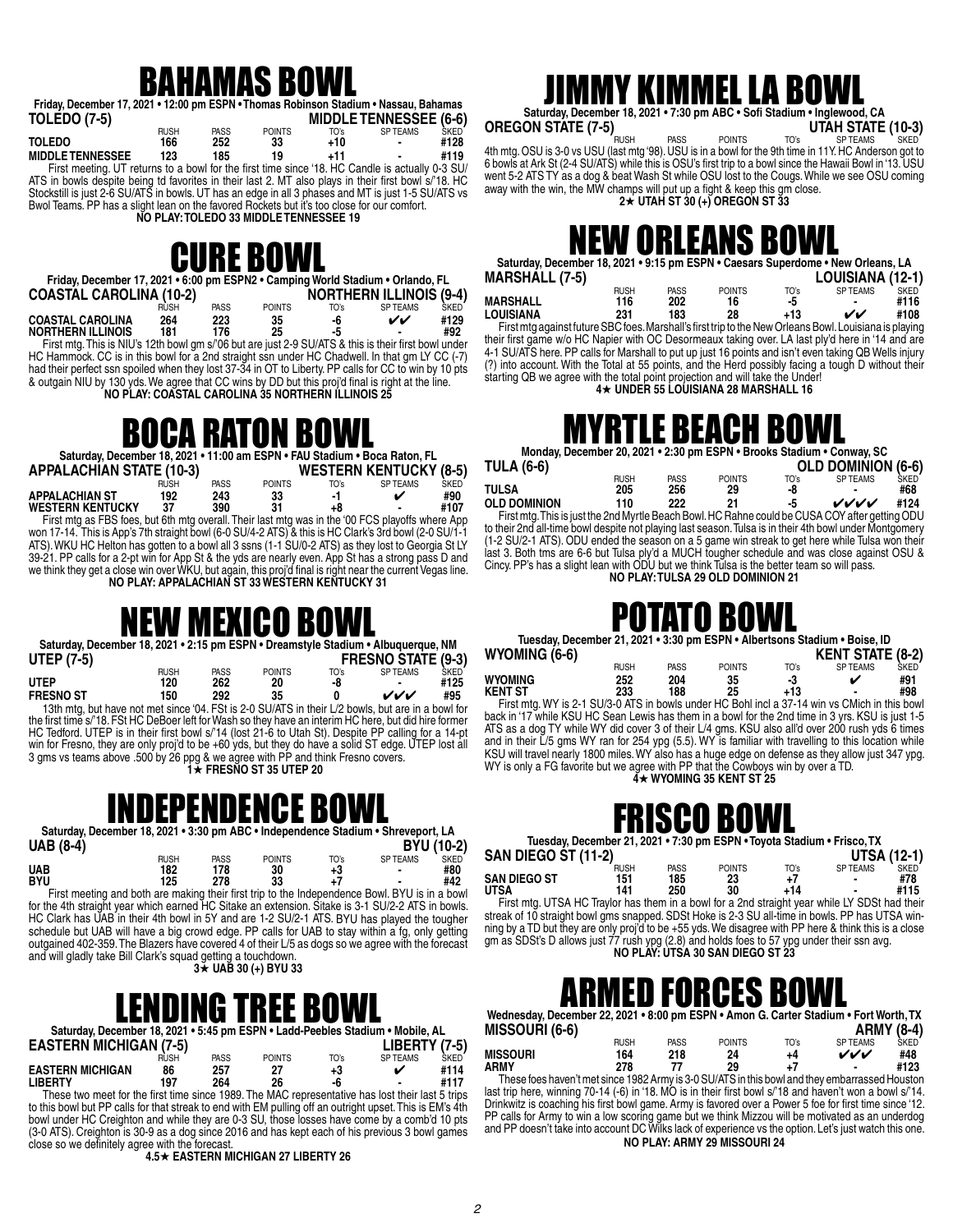#### *THURSDAY, DECEMBER 16TH*  **Ttl Yds Rush Pass Points TO's ST's KANSAS CITY 364 137 227 26 0 #3 LA CHARGERS 360 106 254 22 +3 #32** (KC #5 vs LAC #14, LAC #2 vs KC #12) - A win here by the Chargers would put them in 1st place in the AFC West. PP doesn't call for that to happen however with KC expected to grab a 4 pt win. Too close to the opening line for a play. **Grab this Thur Night Marquee Winner at Noon EST gameday. NO PLAY: KANSAS CITY 26 LA CHARGERS 22** *SATURDAY, DECEMBER 18TH*  **Ttl Yds Rush Pass Points TO's ST's LAS VEGAS 335 74 261 20 -4 #17 CLEVELAND 332 139 193 29 +2 #31** (LV #14 vs CLE #22, CLE #29 vs LV #23) - The Browns escaped LW with a 2 pt win over BAL while LV was destroyed in Arrowhead. PP gives the home team a 9 pt edge in this one but keep in mind that **SEATTLE 279 95 184 19 +3 #1** CLE is just 3-9 ATS in recent home matchups. **NO PLAY: CLEVELAND 29 LAS VEGAS 20 Ttl Yds Rush Pass Points TO's ST's NEW ENGLAND 313 136 177 23 +10 #2 INDIANAPOLIS 325 176 149 21 +12 #11** (NE #13 vs IND #4, IND #8 vs NE #1) - The Patriots are the hottest team in the NFL right now with 7 consecutive SU and ATS victories. The Colts meanwhile have done a solid job in the 2nd half of the  **Ttl Yds Rush Pass Points TO's ST's** season themselves. PP gives the visiting dog a 2 pt edge here and we agree (NE 5-1 ATS away record). **TAMPA BAY 381 91 290 30 +9 #30 2★ NEW ENGLAND 23 INDIANAPOLIS 21** *SUNDAY, DECEMBER 19TH*  **Ttl Yds Rush Pass Points TO's ST's WASHINGTON 299 112 187 17 -7 #8 PHILADELPHIA 324 157 167 25 0 #24** (WAS #23 vs PHI #7, PHI #6 vs WAS #8) - The Eagles return to action well-rested from their bye week while WAS got beat up LW at home against the Cowboys with QB Heinicke and WR McLaurin week while WAS got beat up LW at home against the Cowboys with QB Heinicke and WR McLaurin MINNESOTA  $373$  127 246 27 +5 #21<br>both leaving with injuries (CS here). PP gives the home team an 8 pt edge and we agree! CHICAGO 3 **1★ PHILADELPHIA 25 WASHINGTON 17 Ttl Yds Rush Pass Points TO's ST's CAROLINA 250 120 130 13 -8 #27 BUFFALO 330 135 195 29 +8 #9** (CAR #28 vs BUF #15, BUF #16 vs CAR #6) - The Bills are off a pair of close and disappointing losses the past 2 weeks against the Patriots and Bucs. CAR meanwhile dropped a home matchup LW against the Falcons as 3 pt chalk. PP calls for BUF to get back on track in this one and we agree as they are 9-2 ATS against the NFC coming in while CAR is on a 2-8 ATS run overall. **3.5★ BUFFALO 29 CAROLINA 13**<br>Ttl Yds Rush Pass Points  **Ttl Yds Rush Pass Points TO's ST's NY JETS 303 80 223 14 -16 #19 MIAMI 366 111 255 29 0 #7** (NYJ #26 vs MIA #3, MIA #17 vs NYJ #20) - The Dolphins return from their bye week sitting on a 5-game winning streak.The Jets meanwhile were held to just 9 pts LW at home in a loss to the Šaints<br>(4★ Newsletter & 3.5★ Top Play LP Winner on NO!). PP calls for both trends to continue here with MIA forecasted for a 15 pt victory. We agree as the Jets have gone just 5-18 ATS in recent AFC East matchups (MIA 9-2-2 ATS as a HF). **4★ MIAMI 29 NY JETS 14<br>Rush Pass Ttl Yds Rush Pass Points TO's ST's DALLAS 397 130 267 25 +9 #6**  $\overline{N}$ **Y** GIANTS (DAL #9 vs NYG #26, NYG #30 vs DAL #27) - The Cowboys dominated WAS LW in the 1H before needing to hold on late in the 7 pt victory. The Giants meanwhile struggled in their 2nd straight contest without QB Daniel Jones. While Jones could return here and PP is leaning with the home team, keep in mind that DAL is 18-8 ATS in recent DIV contests. **NO PLAY: DALLAS 25 NY GIANTS 19 Ttl Yds Rush Pass Points TO's ST's GREEN BAY 376 84 292 23 +12 #26 BALTIMORE 343 125 218 21 -9 #5** (GB #1 vs BAL #9, BAL #18 vs GB #17) - The Packers overcame a surprising HT deficit LW against the Bears in an eventual 15 pt victory. BAL meanwhile fell just short of an upset of the Browns with Lamar Jackson leaving early with an ankle injury (CS here). While PP gives GB just a 2 pt edge in this one, we like the visitor as the Packers are on a 10-4-1 ATS run against the AFC. **NO PLAY: GREEN BAY 23 BALTIMORE 21 Ttl Yds Rush Pass Points TO's ST's TENNESSEE 346 172 174 25 -2 #22 PITTSBURGH 306 61 245 21 -2 #20** (TEN #20 vs PIT #32, PIT #21 vs TEN #5) - The Titans picked up a 20-0 victory LW against the Jags while the Steelers nearly came back from a 29-0 deficit last Thur against MIN. While PP forecasts the visitor to get a 4 pt win, we disagree as PIT is a perfect 6-0 ATS when listed as a HD.  **Ttl Yds Rush Pass Points TO's ST's ATLANTA 299 88 211 17 -5 #15** results. Therefore, one would expect the projections to be more reliable after a number of weeks worth of stats are input. SAN FRANCISCO 388 129 259 29 -2 #23 (ATL #25 vs SF #11, SF #7 vs ATL #24) - The Falcons picked up a win LW in Charlotte to move within a game of .500 on the year. SF meanwhile escaped CIN with an OT victory to help keep their Wildcard chances alive. While PP does give the 49ers a 12 pt edge in this one, it's worth mentioning that they have gone just 1-11 ATS in the role as home chalk. **NO PLAY: SAN FRANCISCO 29 ATLANTA 17 Ttl Yds Rush Pass Points TO's ST's CINCINNATI 326 99 227 19 -4 #28 DENVER 344 119 225 24 +1 #18** (CIN #10 vs DEN #18, DEN #15 vs CIN #16) - The Broncos blasted the Lions a week ago to renew their hopes of a Wildcard berth while the Bengals were tripped up at home by the 49ers in OT. PP gives the Broncos a 5 pt edge in this one and we agree as DEN is #2 in the NFL in ppg allowed at just 17.5 per game). **3**★ DENVER 24 CINCINNATI 19<br>Ttl Yds Rush Pass Points  **Ttl Yds Rush Pass Points TO's ST's LA RAMS 422 91 331 24 +3 #25** (SEA #19 vs LAR #2, LAR #12 vs SEA #30) - The Rams are back at home after a MNF trip to the desert to take on the Cardinals. The Seahawks meanwhile picked up a relatively easy road win at the Texans. PP gives the Rams a 5 pt edge here which is fairly close to the opening line. No Play. **NO PLAY: LA RAMS 24 SEATTLE 19<br>Ttl Yds Rush Pass Points NEW ORLEANS 336 110 226 20 +1 #10** (NO #23 vs TB #25, TB #3 vs NO #21) - The Saints delivered a  $4\star$  Newsletter Win LW against the Jets while TB nearly blew a substantial lead LW in their OT win over BUF. PP gives TB a 10 pt edge which is right near the opening line. **Grab this Sunday Night Marquee Winner at 11am EST gameday. NO PLAY: TAMPA BAY 30 NEW ORLEANS 20** *MONDAY, DECEMBER 20TH*  **Ttl Yds Rush Pass Points TO's ST's CHICAGO 373 130 243 26 -11 #12** (MIN #4 vs CHI #10, CHI #11 vs MIN #31) - The Bears return home after yet another loss to the Packers (CHI actually led at HT). MIN meanwhile held on last Thur against the Steelers (nearly blew a 29-0 lead!). PP calls for a tight matchup here and we agree. No Play. **NO PLAY: MINNESOTA 27 CHICAGO 26 Monday Night Magic releases are available on gameday for a Money Back PLUS Guarantee! Simply get the MNM Play through our office for \$30 after noon EST on Monday and if the release fails to win, you will be credited back \$40 on your Winning is easy - and Guaranteed on Monday Night!** Power Plays is based upon statistical numbers and rankings that are used to develop the projections you see here. As with all types statistical information the more numbers that one inputs ordinarily the stronger the accuracy of the ATLANTA NOTE: Power Plays - PP<br>ower Plays is based upon statistical numbers and rankings that are used to develop the projections you see here.<br>Pass ATS WINS New England Miami 5<br>Kansas City 4 Kansas City 4 **Tampa Bay** ATS LOSSES Cleveland Jacksonville 4<br>Carolina 3 Carolina 3<br>Chicago 3 Chicago 3<br>Houston 3 Houston **OVERS** Carolina **Minnesota** Green Bay **UNDERS** Jacksonville 8 New Orleans 3<br>Washington 3 Washington NFL-STREAKERS NFL  $\mathbf{5}\boldsymbol{\star}$  game of the yea BIG PLAYS ARE 13-5 (72%) THE LAST 2 YEAR Package Includes: The NFL 5<sup>\*</sup> GOY, the Thursday Night and Monday Night NFL Marquees **Non Subs: \$100 '21Subs: \$79 '22Sub: \$69** /EEK 16 NFL EXEC Cl Package Includes: NFL Selections Thursday thru Monday Including the NFL 5<sup>\*</sup> Game of the Year

**NO PLAY: TENNESSEE 25 PITTSBURGH 21 Ttl Yds Rush Pass Points TO's ST's HOUSTON 261 87 174 16 +1 #14 JACKSONVILLE 326 135 191 18 -19 #16** (HOU #32 vs JAX #19, JAX #31 vs HOU #29) - Ugly matchup here in the AFC South between two of the NFL's bottom-feeders. PP gives JAX a 2 pt edge here while HOU has actually gone 5-2 ATS in the series including a home upset of the Jags back in week 1. Too close of a line to pick a side here.

| .              |         |      |      | .<br>NO PLAY: JACKSONVILLE 18 HOUSTON 16 |      |      |
|----------------|---------|------|------|------------------------------------------|------|------|
|                | Ttl Yds | Rush | Pass | <b>Points</b>                            | TO's | ST's |
| <b>ARIZONA</b> | 374     | 154  | 220  | 29                                       | +12  | #29  |
| <b>DETROIT</b> | 285     | 127  | 158  | 14                                       | -4   | #4   |
| 1.777          |         |      |      |                                          |      |      |

(ARZ #22 vs DET #28, DET #27 vs ARZ #13) - The Cardinals head to Ford Field on short rest following a MNF meeting with the Rams in the desert. The Lions meanwhile were shorthanded across their roster LW in DEN (Covid, injuries, other illness) in a 4 TD defeat. PP gives the visitor a 15 pt edge here which is fairly close to the opening line. No Play.

**NO PLAY: ARIZONA 29 DETROIT 14**

3

EG GLUB T

NFL  $\star$  late phones are 33-13 (72%) t

Package Includes: 4 Full Weeks of the NFL Regular Season Exec. All NFL  $\bigstar$  Rated Selections, All NFL Marquee Selections and all NFL Top Opinion Selections. **Reg Price: \$599 This Week: \$499 2021 Subs: \$399 2022 Subs: \$349**

**Non Subs: \$125 '21Subs: \$99 '22Sub: \$89**